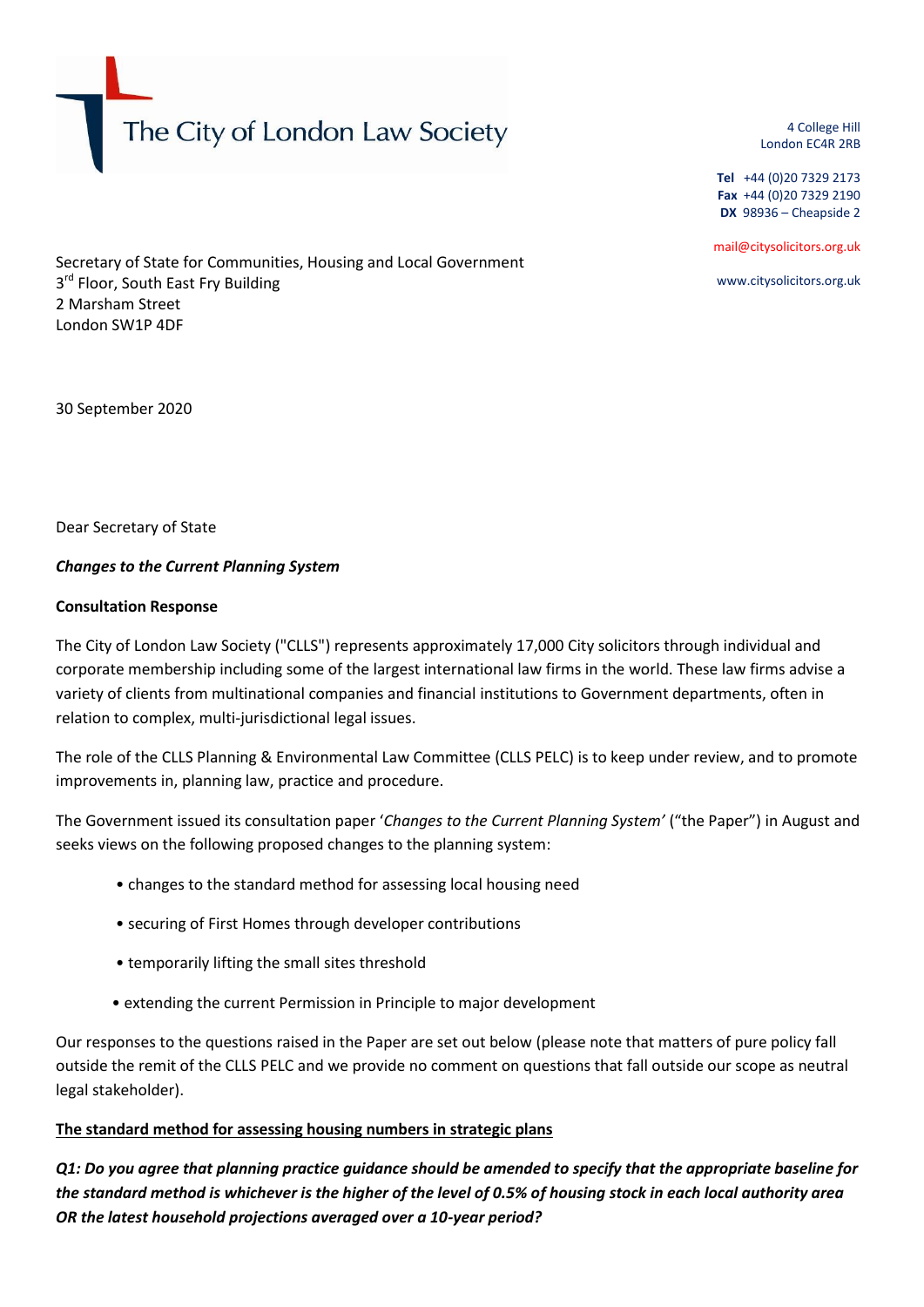CLLS PELC supports measures that would improve the accuracy of assessing housing requirements. Introducing more up to date data into the method as opposed to solely relying on historic forecasts is welcomed. However, we note concerns raised within the industry that continued reliance on historic forecasts might be prejudicial if there has been a significant change in an area's needs and conversely existing housing stock might not reflect current demand. We share these concerns and would advise that any change to the standard method is rolled out for a temporary period to allow for review as to whether the proposed changes work and that the figures being produced are meeting local, regional and national requirements. There is a danger that some areas may end up with disproportionately high numbers, particularly London, so jeopardising the overall 300,000 plus homes a year ambition.

## *Q2: In the stock element of the baseline, do you agree that 0.5% of existing stock for the standard method is appropriate? If not, please explain why.*

No comment – outside our scope.

*Q3: Do you agree that using the workplace-based median house price to median earnings ratio from the most recent year for which data is available to adjust the standard method's baseline is appropriate? If not, please explain why.*

No comment – outside our scope.

## *Q4: Do you agree that incorporating an adjustment for the change of affordability over 10 years is a positive way to look at whether affordability has improved? If not, please explain why.*

No comment – outside our scope.

*Q5: Do you agree that affordability is given an appropriate weighting within the standard method? If not, please explain why.*

No comment– outside our scope.

*Q6: Authorities which are already at the second stage of the strategic plan consultation process (Regulation 19), which should be given 6 months to submit their plan to the Planning Inspectorate for examination?*

No comment– outside our scope.

*Q7: Authorities close to publishing their second stage consultation (Regulation 19), which should be given 3 months from the publication date of the revised guidance to publish their Regulation 19 plan, and a further 6 months to submit their plan to the Planning Inspectorate? If not, please explain why. Are there particular circumstances which need to be catered for?*

No comment– outside our scope.

#### **Delivering First Homes**

*Q8: The Government is proposing policy compliant planning applications will deliver a minimum of 25% of onsite affordable housing as First Homes, and a minimum of 25% of offsite contributions towards First Homes where appropriate. Which do you think is the most appropriate option for the remaining 75% of affordable housing secured through developer contributions? Please provide reasons and / or evidence for your views (if possible):*

- *i) Prioritising the replacement of affordable home ownership tenures, and delivering rental tenures in the ratio set out in the local plan policy.*
- *ii) Negotiation between a local authority and developer.*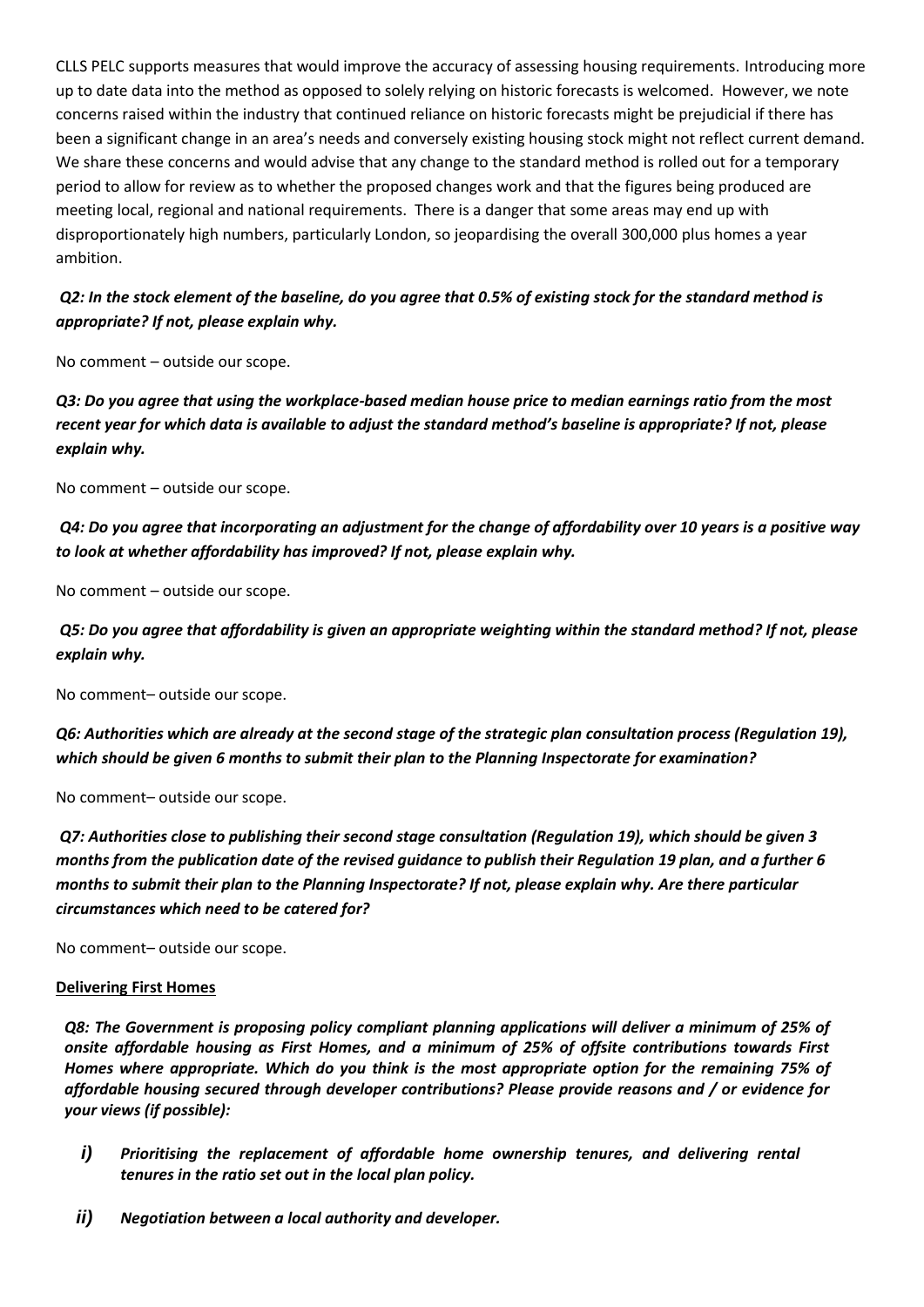# *iii) Other (please specify)*

We consider that (i) is the most appropriate course of action. The local plan should guide and determine what tenures the remaining affordable housing should be in accordance with the local housing needs assessments and that the First Homes provided replaces the home ownership requirements. This approach will provide developers and authorities with certainty and will not leave matters open to potentially open-ended negotiations in contrast to (ii).

# *Q9: Should the existing exemptions from the requirement for affordable home ownership products (e.g. for build to rent) also apply to apply to this First Homes requirement?*

We consider that the exemptions in paragraph 64(i) to (iii) of the NPPF should also apply to First Homes.

In specific regard to build to rent, given that such schemes are intended to be 100% rented and to remain under unified ownership and professional management (in accordance with the glossary at Appendix 2 of the NPPF), it would be inappropriate and may potentially negatively detract from the concept of build to rent schemes to introduce a home ownership element.

Furthermore, home ownership tenures such as First Homes would likely not be appropriate for specialist accommodation for the elderly or students where rental products would generally be more appropriate. First Homes would also be incompatible with self-builds.

On the face of the proposals, we do not however, consider that there is any legal or other reason why First Homes cannot per se be incorporated into exclusive affordable housing schemes, entry-level exception sites or rural exception sites. Paragraph 64 of the NPPF does build in flexibility to remove the need for a minimum number of home ownership tenures in cases where this would exceed the level of affordable housing required in the area, or significantly prejudice the ability to meet the identified affordable housing needs of specific groups.

## *Q10: Are any existing exemptions not required? If not, please set out which exemptions and why.*

No comment – outside our scope.

## *Q11: Are any other exemptions needed? If so, please provide reasons and /or evidence for your views.*

The flexibility in paragraph 64 of the NPPF, i.e. to dis-apply the minimum number of affordable ownership homes where they will significantly prejudice the ability to meet the identified affordable housing needs of specific groups, is potentially a high bar. We suggest that consideration should be given to exempt other 100% affordable rented schemes which are meeting a local housing need. In some areas of the country, such affordable rental tenures may be preferable over home ownership tenures but it may be difficult to show that requiring a minimum number of home ownership tenures would significantly prejudice the housing needs of specific groups.

## *Q12: Do you agree with the proposed approach to transitional arrangements set out above?*

Yes.

#### *Q13: Do you agree with the proposed approach to different levels of discount?*

We consider the approach sensible. However, the NPPF and NPPG should clearly state what percentage discount (equivalent or otherwise) is also required on resales to ensure that the First Homes remain affordable in perpetuity.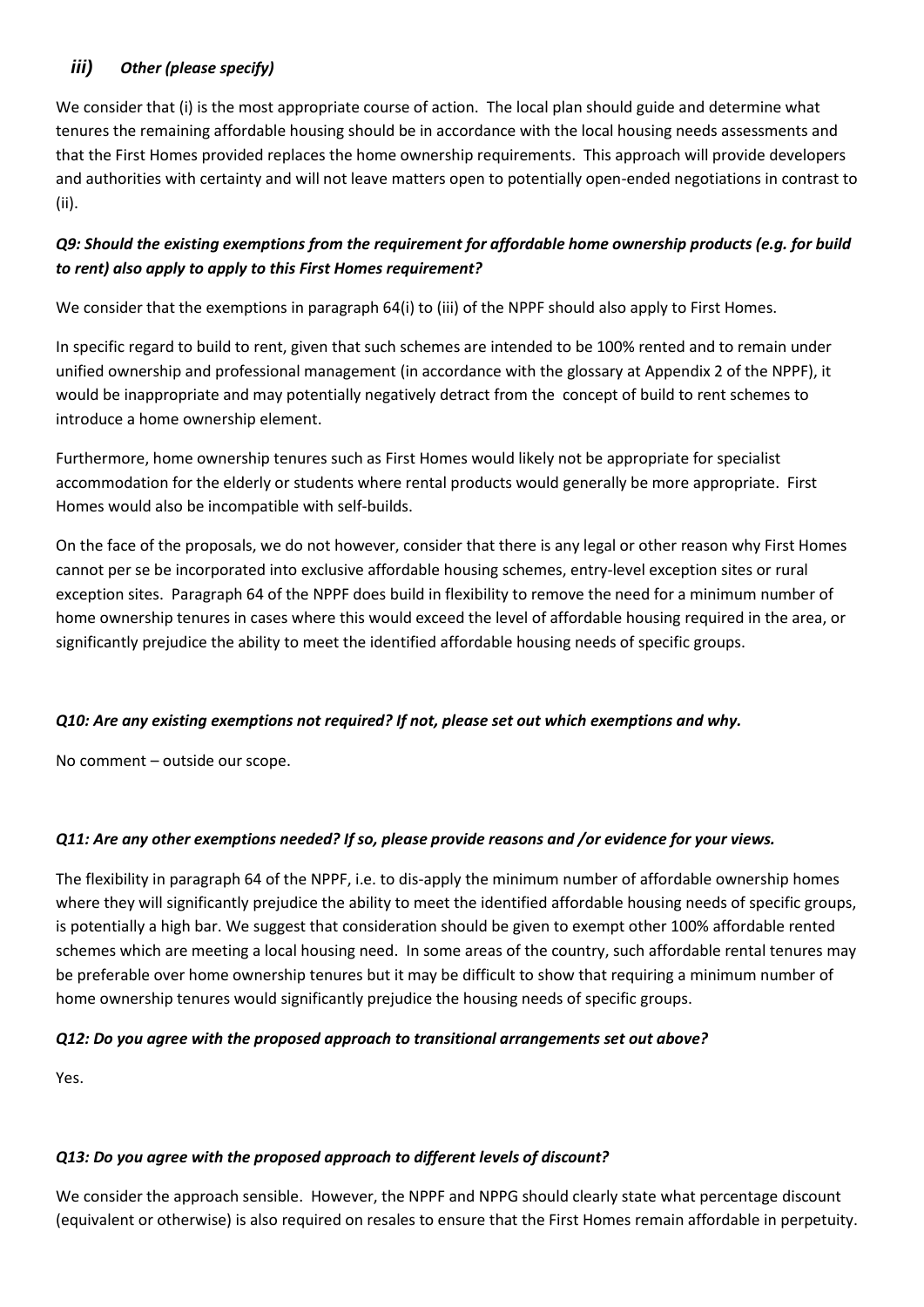For example, the definition of 'discounted market sale housing' simply states that "Provisions should be in place to ensure housing remains at a discount for future eligible households" (emphasis added). It is open to interpretation what 'a discount' should be, whether it should be the same as the original discount or some other amount. To ensure that First Homes continue to benefit local people and are affordable in perpetuity, a clear minimum discount should be provided.

# *Q14: Do you agree with the approach of allowing a small proportion of market housing on First Homes exception sites, in order to ensure site viability?*

Yes

## *Q15: Do you agree with the removal of the site size threshold set out in the National Planning Policy Framework?*

Yes

## *Q16: Do you agree that the First Homes exception sites policy should not apply in designated rural areas?*

No comment – outside our scope.

#### **Supporting small and medium-sized developers**

# *Q17: Do you agree with the proposed approach to raise the small sites threshold for a time-limited period? (see question 18 for comments on level of threshold)*

Yes – although the CLLS PELC notes there is concern in some quarters that raising the threshold for any period may impact on supply levels of affordable housing. A time-limited provision is a sensible approach but we would suggest that any legislation introduced has clear drafting on timing. In the past sunset clauses have caused uncertainty in relation to applications submitted but not yet determined by the relevant cut-off date. We refer in particular to the time limited provisions of S106BA-BC TCPA 1990 (as amended).

There is also concern as to 'buy-in' by local authorities. As acknowledged within the Paper, 8% of local authorities with up to date plans seek affordable housing contributions for developments under the 10 unit threshold. It is likely that this percentage of "opt-outs" will increase if the threshold is raised.

Furthermore, it will no doubt take a while for local plans to be adjusted to comply with NPPF changes (namely para 63) and so for the interim period the 'tilted balance" approach may be triggered within the decision-making process. Paragraph 11(d) of the NPPF has already been the cause of much litigation and has cropped up as a key theme at appeal. There is real risk that the short-term measure being proposed will simply lead to an increase in appeals.

# *Q18: What is the appropriate level of small sites threshold? i) Up to 40 homes ii) Up to 50 homes iii) Other (please specify)*

No comment – outside our scope.

## *Q19: Do you agree with the proposed approach to the site size threshold?*

No comment – outside our scope.

# *Q20: Do you agree with linking the time-limited period to economic recovery and raising the threshold for an initial period of 18 months?*

Yes – see Q17

## *Q21: Do you agree with the proposed approach to minimising threshold effects?*

No comment – outside our scope.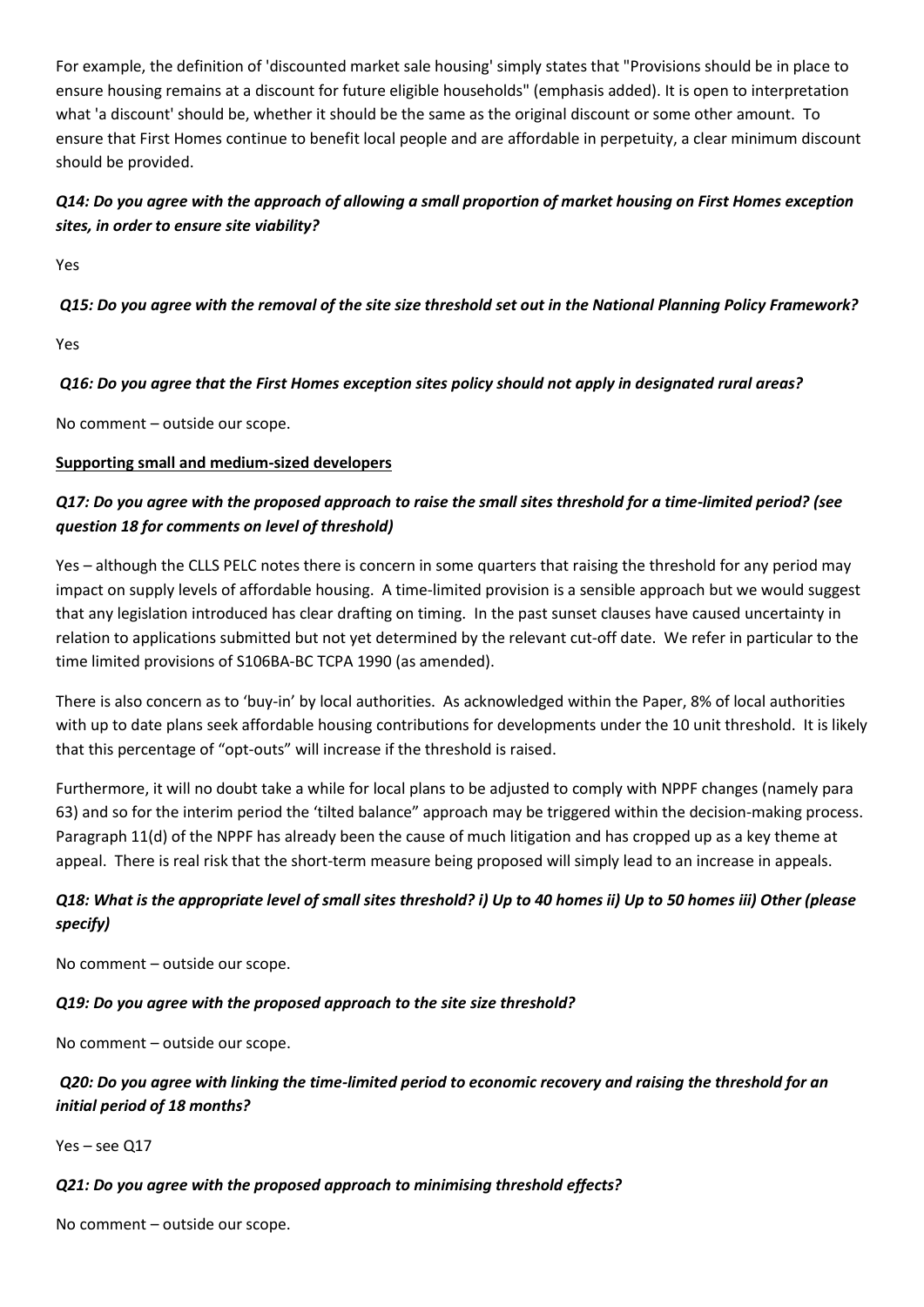#### *Q22: Do you agree with the Government's proposed approach to setting thresholds in rural areas?*

No comment – outside our scope.

## *Q23: Are there any other ways in which the Government can support SME builders to deliver new homes during the economic recovery period?*

Further exemptions to para 145 NPPF in respect of development of brownfield land within the Green Belt would assist. Considerable delays and costs are still being experienced by SMEs in arguing over whether the exemptions apply to proposed development.

#### **Extension of the Permission in Principle consent regime**

#### *Q24: Do you agree that the new Permission in Principle should remove the restriction on major development?*

We consider that there will be limited benefit in removing this restriction, we doubt authorities will be prepared to grant permission in principle on applications relating to more complex sites and in turn, developers could be misled. The nature of the current application process will simply limit the type of sites for which this route will be appropriate, bearing in mind the perceived benefits. The concept is that "in principle" issues such as use and scale are addressed at the first stage (at which no conditions can be imposed), with technical details to follow.

A fundamental issue is that the more complex the site, the more detail that is required to establish whether a proposed use / scale of development is acceptable – undermining the benefit of this route. It may be that the Council is unable to establish whether a particular scale of development is appropriate without analysis of technical details and assessment of appropriate mitigation in respect of potential harm caused (secured by condition or s106 obligation). It can become difficult to divorce the "principle" from the "detail".

In addition, the land value (underpinning any associated transaction facilitating development) often cannot be ascertained until the detailed stage, at which point the mitigation becomes understood. This is particularly the case if affordable housing or other requirements need to be negotiated at the technical details stage. The PIP route is more likely to be of benefit where affordable housing is not sought.

# *Q25: Should the new Permission in Principle for major development set any limit on the amount of commercial development (providing housing still occupies the majority of the floorspace of the overall scheme)? Please provide any comments in support of your views.*

The flexibility could be beneficial. Again, the information needed to establish in principle that a particular combination and scale of uses is acceptable for a site could vary considerably.

# *Q26: Do you agree with our proposal that information requirements for Permission in Principle by application for major development should broadly remain unchanged? If you disagree, what changes would you suggest and why?*

As above, the current process is likely to limit the complexity of sites / developments that can benefit from this route, where the information that can be submitted, and the parameters fixed at in principle approval stage, are so limited.

# *Q27: Should there be an additional height parameter for Permission in Principle? Please provide comments in support of your views.*

We agree that a maximum height threshold parameter may assist in giving certainty to the Council and neighbouring owners as to the impact of the development (which affects whether the principle is acceptable) and therefore could be beneficial. This should be height above existing ground level for clarity and potentially could vary across the site.